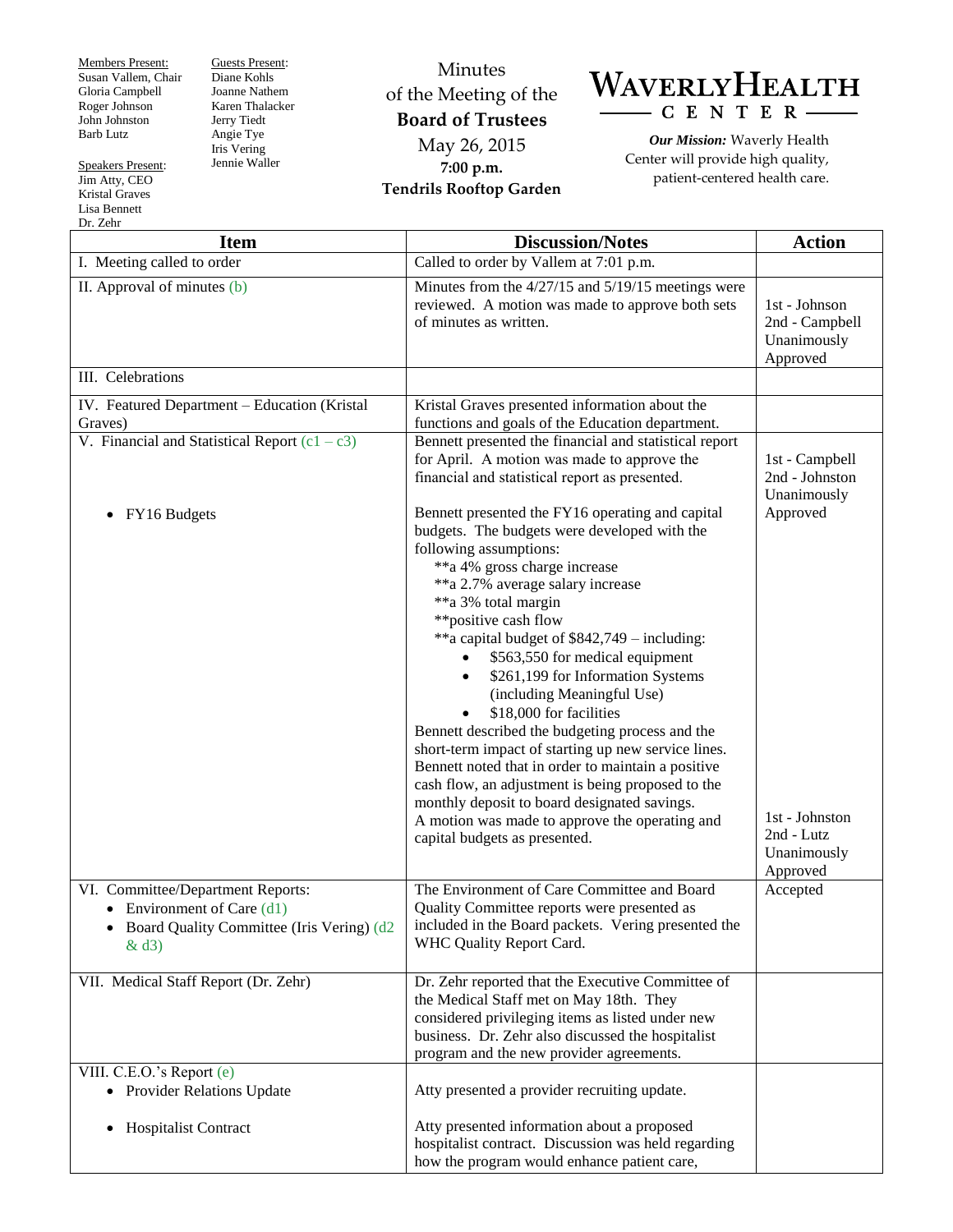|                                                                                                                                                                                                                                                                                                                                            | provider satisfaction and revenue. The contract will<br>be brought forward to the Board for approval.                                                                                                                                                                                                                                                        |                                                            |
|--------------------------------------------------------------------------------------------------------------------------------------------------------------------------------------------------------------------------------------------------------------------------------------------------------------------------------------------|--------------------------------------------------------------------------------------------------------------------------------------------------------------------------------------------------------------------------------------------------------------------------------------------------------------------------------------------------------------|------------------------------------------------------------|
| Cardiology Update<br>٠                                                                                                                                                                                                                                                                                                                     | Atty reported that Dr. Rose has signed an<br>employment agreement. He will begin employment/<br>orientation on August $31st$ with the goal of being able<br>to schedule patients in October.                                                                                                                                                                 |                                                            |
| New Provider Agreements<br>$\bullet$<br>• ED Midlevel<br>• Clinic Midlevels                                                                                                                                                                                                                                                                | Atty reported that agreements for an ED midlevel<br>and 2 clinic midlevel providers are being developed<br>utilizing the approved agreement templates.                                                                                                                                                                                                       |                                                            |
| Janesville Clinic<br>$\bullet$                                                                                                                                                                                                                                                                                                             | Atty reported that we are working to finalize the<br>timeline for the Janesville Clinic construction.                                                                                                                                                                                                                                                        |                                                            |
| Organizational Chart                                                                                                                                                                                                                                                                                                                       | Atty presented changes to the organizational chart.<br>The changes were to the clinic reporting structure. A<br>motion was made to approve changes to the<br>organizational chart as presented.                                                                                                                                                              | 1st - Campbell<br>2nd - Lutz<br>Unanimously<br>Approved    |
| Clinic Management Update                                                                                                                                                                                                                                                                                                                   | Atty presented an update on the clinic management<br>restructuring, noting that an internal candidate has<br>accepted the position of General Surgery & Ortho<br>Clinic manager.                                                                                                                                                                             |                                                            |
| IX. Patient Satisfaction (f)                                                                                                                                                                                                                                                                                                               | The patient satisfaction survey results and<br>presentation for the period ending March 31 <sup>st</sup> were<br>included in the Board packets.                                                                                                                                                                                                              |                                                            |
| X. Old Business                                                                                                                                                                                                                                                                                                                            | None.                                                                                                                                                                                                                                                                                                                                                        |                                                            |
| XI. New Business                                                                                                                                                                                                                                                                                                                           |                                                                                                                                                                                                                                                                                                                                                              |                                                            |
| • Advertising Agreement $(g)$                                                                                                                                                                                                                                                                                                              | Atty presented an agreement with Lamar for a 3 year<br>billboard lease agreement. A motion was made to<br>approve the lease agreement as presented.                                                                                                                                                                                                          | $1st$ - Lutz<br>2nd - Johnson<br>Unanimously<br>Approved   |
| <b>CareFusion Agreement</b>                                                                                                                                                                                                                                                                                                                | Bennett presented a 5 year agreement with<br>CareFusion for Pyxis rental and software upgrade. A<br>motion was made to approve the agreement as<br>presented.                                                                                                                                                                                                | 1st - Johnson<br>2nd - Johnston<br>Unanimously<br>Approved |
| <b>Request for Privileges:</b><br>• Sharad Bajaj, MD - Consulting,<br>Cardiology/Interventional Cardiology,<br><b>CVMS</b><br>Kristen Grapp, ARNP - Active, Family<br>Practice, WHC<br>Kayla Campbell, CRNA - Locums,<br>Anesthesia, Recruiting Resources<br>Cary Rose, MD - Active, Cardiology,<br><b>WHC</b>                             | Privileging items were presented as individually<br>listed at left. All files have been reviewed by the<br>Executive Committee of the Medical Staff. The<br>Executive Committee recommends approval. A<br>motion was made to approve all privileging items as<br>individually considered and recommended by the<br>Executive Committee of the Medical Staff. | 1st - Campbell<br>$2nd$ - Lutz<br>Unanimously<br>Approved  |
| Reappointments to Medical Staff:<br>• Courtney Bochmann, DO - Active,<br>Family Practice, WHC<br>• Joud Dib, MD - Consulting, Cardiology,<br><b>CVMS</b><br>• Erin Flores, ARNP - Active, General<br>Surgery, WHC<br>• Brendan Girschek, MD - Consulting,<br>Ophthalmology, CVMS<br>• Paul Lantz, DPM - Courtesy, Podiatry,<br><b>WFHC</b> |                                                                                                                                                                                                                                                                                                                                                              |                                                            |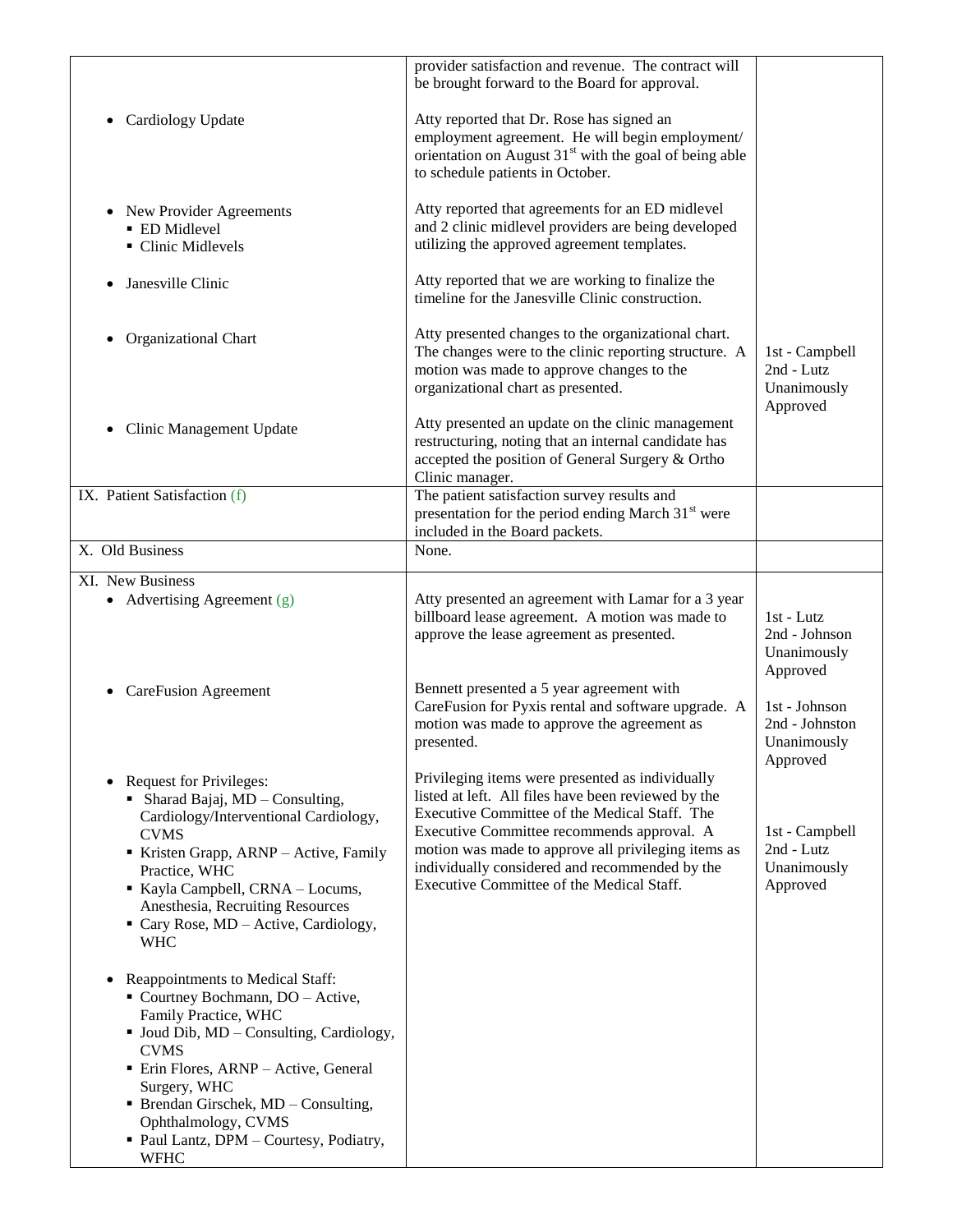| • Shannon Lau, MD - Active, OB-Gyn,<br><b>WHC</b><br>• Pankaj Nagaraj, $MD -$ Courtesy –<br>Provisional, Neonatal, Unity Point<br>• Salam Sbaity, MD - Consulting,<br>Cardiology, CVMS<br>• Janel Thompson, ARNP - Active,<br>Family Practice, WHC<br>Kerri VanEe, ARNP - Active,<br>Orthopedics, WHC<br>Change from Provisional to Regular<br>٠<br>Appointment to Medical Staff:<br>• Amber Weber, ARNP - Active, Family<br>Practice, WHC<br>Teresa Isaacson, ARNP - Active, Family |                                                                                                                                                                                                                                                                                                                                      |                                                                         |
|--------------------------------------------------------------------------------------------------------------------------------------------------------------------------------------------------------------------------------------------------------------------------------------------------------------------------------------------------------------------------------------------------------------------------------------------------------------------------------------|--------------------------------------------------------------------------------------------------------------------------------------------------------------------------------------------------------------------------------------------------------------------------------------------------------------------------------------|-------------------------------------------------------------------------|
| Practice, WHC<br>• Resignation from Medical Staff:<br>Rubens Costa Filho, MD - Consulting,<br>Oncology/Hematology, CVMS                                                                                                                                                                                                                                                                                                                                                              |                                                                                                                                                                                                                                                                                                                                      |                                                                         |
| • Updates to Privilege Form:<br>Cardiovascular Disease - Addition of<br>Electrophysiology Procedures (h)<br>New/Revised Policies & Procedures:<br>None                                                                                                                                                                                                                                                                                                                               | The revised clinical privilege form, listed at left, was<br>presented for review as included in the Board<br>packets. The revised privilege form has been<br>reviewed by the Executive Committee of the Medical<br>Staff and is recommended for approval. A motion<br>was made to approve the revised privilege form as<br>written.  | 1st - Campbell<br>2nd - Johnson<br>Unanimously<br>Approved              |
| Finance Committee (i1)                                                                                                                                                                                                                                                                                                                                                                                                                                                               | Bennett reported that the Finance Committee met on<br>May 21st. Minutes from the meeting were included<br>in the Board packet.                                                                                                                                                                                                       |                                                                         |
| • Capital Request – BARD Sherlock 3 cg<br>Tip Confirmation System (TC) and Site<br>Rite 6 Ultrasound (i2)                                                                                                                                                                                                                                                                                                                                                                            | Nathem presented a budgeted capital request for the<br>BARD Sherlock 3 cg Tip Confirmation System (TC)<br>and Site Rite 6 Ultrasound at a cost not to exceed<br>\$15,500. A motion was made to approve the capital<br>request as presented.                                                                                          | 1st - Johnston<br>2nd - Lutz<br>Unanimously                             |
| Capital Request - Telephone System (i3)                                                                                                                                                                                                                                                                                                                                                                                                                                              | Bennett and Tiedt presented a budgeted capital<br>request for a communications system at a cost not to<br>exceed \$799,920. A motion was made to approve<br>the capital request as presented. Bennett noted that<br>we will be financing this through a capital lease<br>which will be brought forward to the Board for<br>approval. | Approved<br>1st - Campbell<br>2nd - Johnston<br>Unanimously<br>Approved |
| • Charity Care                                                                                                                                                                                                                                                                                                                                                                                                                                                                       | There were no applications for charity care.                                                                                                                                                                                                                                                                                         |                                                                         |
| Planetree Update                                                                                                                                                                                                                                                                                                                                                                                                                                                                     | Atty reported that we will receive the re-designation<br>site visit report on June 6 <sup>th</sup> . Vering discussed the<br>quality measures that are being reviewed as part of<br>the re-designation.                                                                                                                              |                                                                         |
| XII. Closed Session<br>Iowa Code Chapter 21.5.1(1) - Closed session to<br>discuss patient care quality and process<br>improvement initiatives in a meeting of a public<br>hospital or to discuss marketing and pricing<br>strategies or similar proprietary information in a<br>meeting of a public hospital, where public<br>disclosure of such information would harm such a                                                                                                       | A motion was made to move into closed session at<br>8:38 p.m. for the purposes identified at left.                                                                                                                                                                                                                                   | 1st - Johnson<br>2nd - Lutz<br>Unanimously<br>Approved                  |